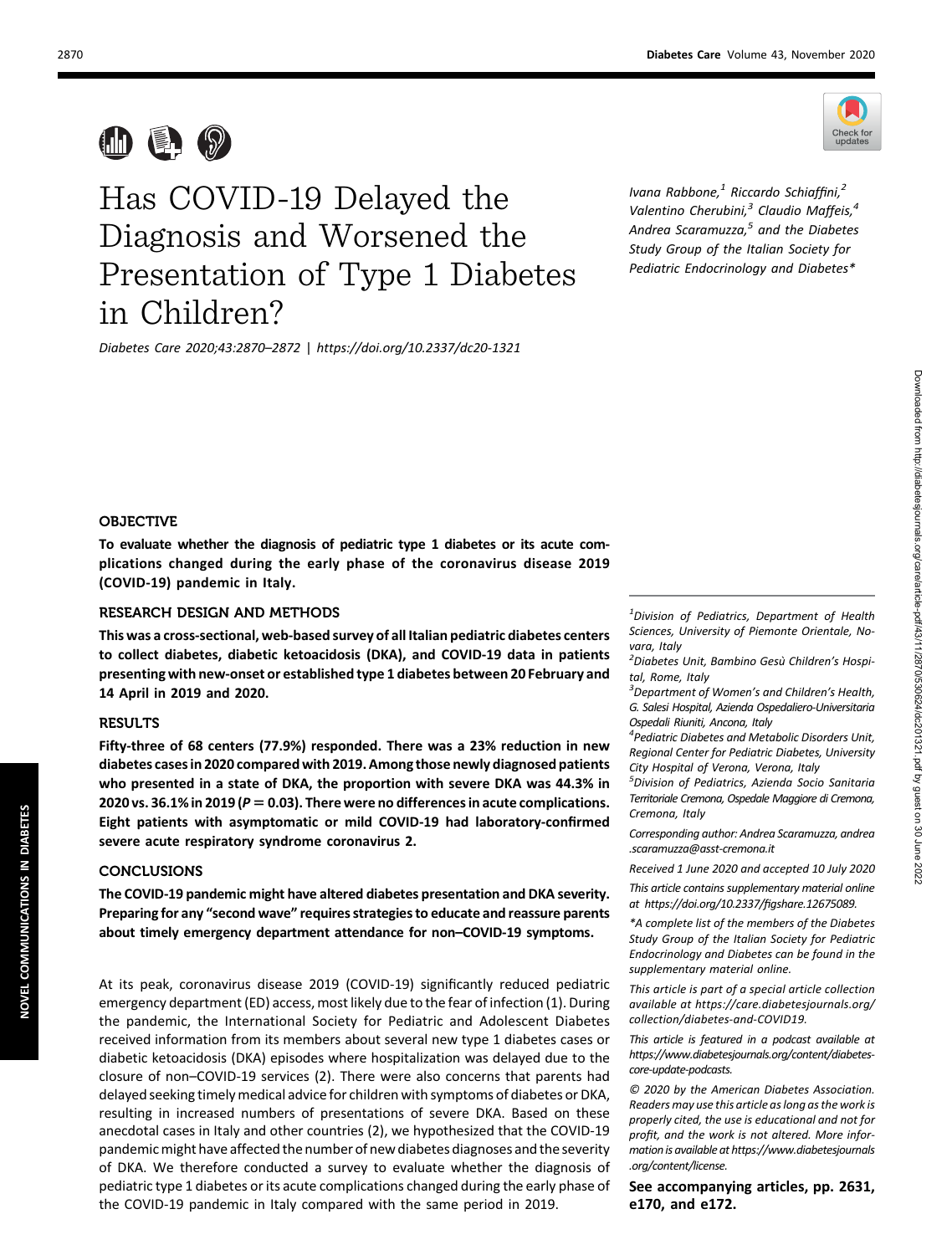## RESEARCH DESIGN AND METHODS

This was a cross-sectional electronic survey of all 68 Italian pediatric diabetes centers (3), including all tertiary referral centers in Italy. Each center was asked to review all records of patients  $<$ 15 years of age with recorded onset of diabetes between 20 February 2020 and 14 April 2020 and during the same period in 2019. The survey was web-based with data collection centralized at the Department of Health Sciences, University of Piemonte Orientale.

Each center provided the number of patients diagnosed with type 1 diabetes, how many had DKA and its severity, how many were diagnosed with COVID-19, and how many patients with established diabetes had DKA or severe hypoglycemia.

Type 1 diabetes was defined according to autoantibody positivity. DKA was defined according to International Society for Pediatric and Adolescent Diabetes criteria (blood glucose  $>11$  mmol/L  $\sim$  200 mg/dL], venous pH <7.3 or bicarbonate  $<$ 15 mmol/L, ketonemia and ketonuria), with DKA severity categorized as follows: mild, venous  $pH < 7.3$  or bicarbonate  $<$ 15 mmol/L; moderate, pH  $<$ 7.2, bicarbonate  $<$ 10 mmol/L; and severe, pH  $<$ 7.1, bicarbonate  $<$ 5 mmol/L (4). Severe hypoglycemia was defined as an episode with loss of consciousness or requiring hospitalization.

The  $\chi^2$  test was used to evaluate differences between 2020 and 2019 data.  $P < 0.05$  was deemed statistically significant. Statistical analyses were performed using SPSS Statistics, version 23 (IBM, Chicago, IL).

#### **RESULTS**

Of the 68 centers belonging to the Italian Society for Pediatric Endocrinology and Diabetes, 53 (77.9%) completed the web-based survey and returned complete data, which included all diabetes tertiary referral centers ( $n = 39$ ) in Italy. The results of the survey are shown in Table 1. Between 20 February 2020 and 14 April 2020, 160 children aged 0– 14 years were diagnosed with type 1 diabetes-23% lower than in 2019. DKA of any severity was observed in 61 of 160 patients (38.1%) in 2020 and in 86 of 208 patients in 2019 (41.3% [not significantly different]). Whereas the overall proportion of patients with newly diagnosed diabetes with severe DKA was

similar in 2020 and 2019 (16.9% vs. 14.9%, respectively), among all patients who presented in a state of DKA, the proportion with severe DKA was 44.3% in 2020 vs. 36.1% in 2019 ( $P = 0.03$ ) (Table 1).

DKA episodes and severe hypoglycemia requiring hospitalization in patients with established diabetes were similar between the two periods, although there were slightly fewer cases in 2020 (13 DKA episodes in 2020 vs. 22 in 2019 and 10 severe hypoglycemia cases in 2020 vs. 13 in 2019).

During the observation period, only eight patients were diagnosed with COVID-19 (range 6–16 years of age): one at diabetes onset and seven patients with established diabetes (diabetes for 1–11 years), all of whom were asymptomatic  $(n = 4)$  or had only mild symptoms ( $n =$ 4). All had nasopharyngeal swabs positive for severe acute respiratory syndrome coronavirus 2 (SARS-CoV-2) by RT-PCR; one also had confirmatory serological detection of SARS-CoV-2-specific antibodies.

# **CONCLUSIONS**

In this study, the Diabetes Study Group of the Italian Society for Pediatric Endocrinology and Diabetes investigated whether COVID-19 affected children with new-onset and existing type 1 diabetes in the first 2 months of the pandemic in Italy. During the observation period, there were 23% fewer new diabetes cases compared with the same period in 2019, and children presenting with DKA had more severe DKA (pH  $<$ 7.1) in 2020 than in 2019 (44.3%) vs. 36%, respectively;  $P = 0.03$ ). The lower number of new-onset diabetes cases during the observation period might be due to not onlya fear of SARS-CoV-2exposure but also lower exposure to seasonal viruses. Children stopped going to school on 20 February 2020, thus reducing interpersonal interactions and the chance of acquiring seasonal viruses, which are a known precipitating factor for type 1 diabetes. The impact of school closures, quarantine, and lack of exposure to seasonal viruses on future rates of diabetes will be important to quantify.

We did not observe a higher incidence of acute complications of diabetes during the first 40 days of the pandemic, with fewer DKA and severe hypoglycemia cases than during the same period the previous year. Perhaps contributing to this, Tornese et al. (5) reported that glycemic control of type 1 diabetes in adolescents using hybrid closed-loop systems did not worsen during the COVID-19 restrictions and actually improved in those who continued physical activity during the quarantine. It is also possible that being quarantined, the fear of becoming ill, and the presence of parents/ guardians at home improved self-care and increased the supervision of diabetes control.

Although children are generally less prone to COVID-19 and have a milder disease course, children with existing comorbidities could remain at higher risk of complications (6). Adults with diabetes are at high risk of complications and death from COVID-19 (7,8), but to our knowledge there are no equivalent data for children with diabetes. Furthermore, it is possible that SARS-CoV-2 might itself be diabetogenic, similar to what was observed in patients with severe acute

Table 1—Diabetes onset, DKA at onset, and acute complications in the pediatric population (0–15 years) observed during COVID-19 pandemic (20 February–14 April 2020) compared with the same period in 2019

|                                                                       | 2020 |      | 2019         |      |           |      |
|-----------------------------------------------------------------------|------|------|--------------|------|-----------|------|
|                                                                       | n    | %    | $\mathsf{n}$ | %    | $\Lambda$ | P    |
| Patients with diabetes onset                                          | 160  |      | 208          |      | $-48$     |      |
| Patients with DKA ( $pH < 7.3$ )                                      | 61   | 38.1 | 86           | 41.3 | $-3.2$    | 0.08 |
| Patients with severe DKA ( $pH < 7.1$ )                               | 27   | 16.9 | 31           | 14.9 | 2.0%      | 0.09 |
| Proportion of DKA patients with severe DKA                            | 27   | 44.3 | 31           | 36.0 | 8.3%      | 0.03 |
| DKA episodes in patients with established diabetes                    | 13   |      | 22           |      | $-9$      |      |
| Severe hypoglycemia episodes in patients with<br>established diabetes | 10   |      | 13           |      | $-3$      |      |

Severe hypoglycemia was defined as an episode with loss of consciousness or requiring hospitalization. The value in boldface type represents significant difference between groups.